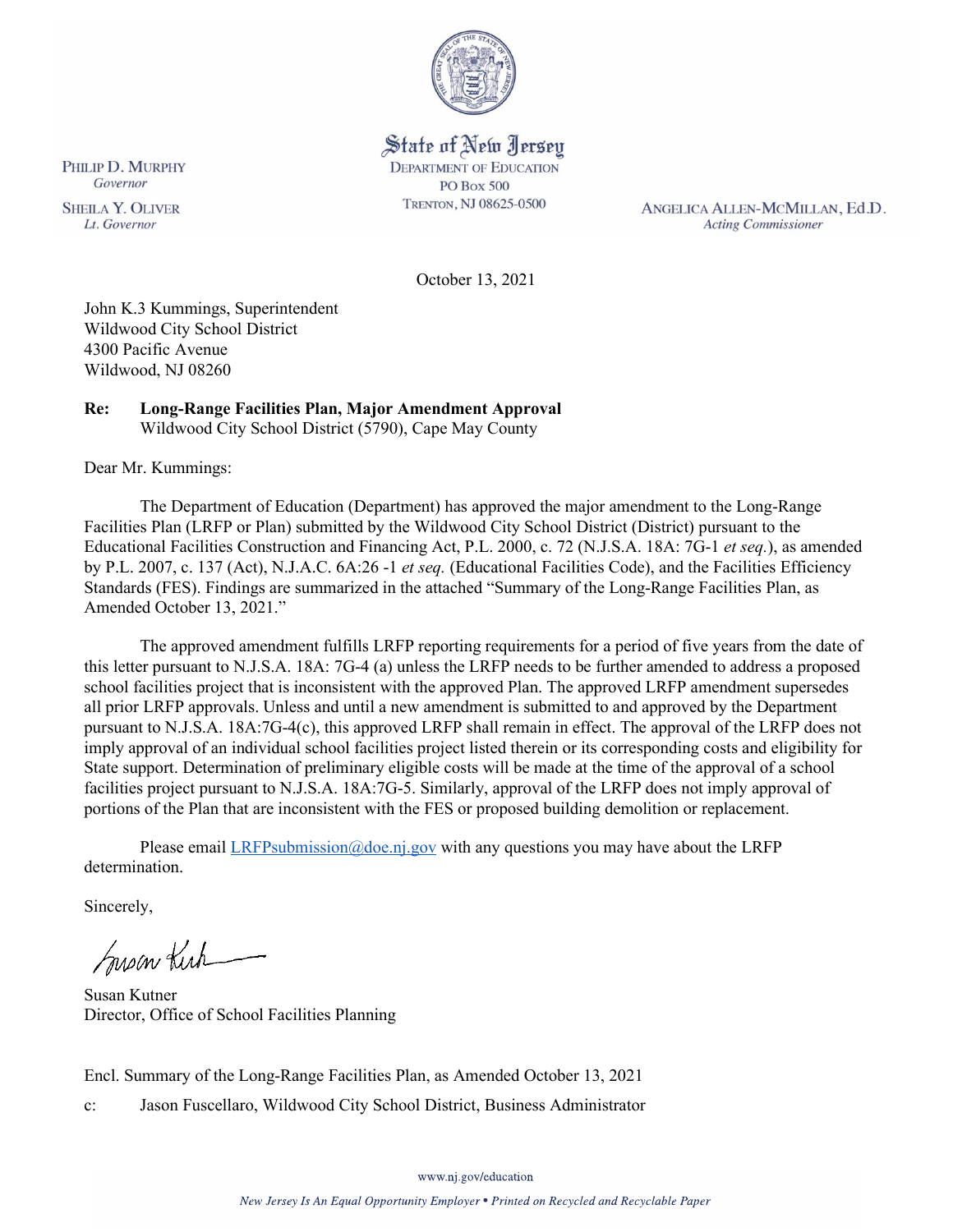# **Wildwood City School District (5790) Summary of the Long-Range Facilities Plan, as Amended October 13, 2021**

The Department of Education (Department) has completed its review of the major amendment to the Long-Range Facilities Plan (LRFP or Plan) submitted by the Wildwood City School District (District) pursuant to the Educational Facilities Construction and Financing Act, P.L. 2000, c. 72 (N.J.S.A. 18A: 7G-1 *et seq.*), as amended by P.L. 2007, c. 137 (Act), N.J.A.C. 6A:26-1 et seq. (Educational Facilities Code), and the Facilities Efficiency Standards (FES).

The following provides a summary of the District's approved amended LRFP. The summary is based on the standards set forth in the Act, the Educational Facilities Code, the FES, District-reported information in the Department's LRFP reporting system, and supporting documentation. The referenced reports in *italic* text are standard reports available on the Department's LRFP website.

## **1. Inventory Overview**

The District is classified as a Regular Operating District (ROD) for funding purposes. It provides services for students in grades PK-12.

The District identified existing and proposed schools, sites, buildings, rooms, and site amenities in its LRFP. Table 1 lists the number of existing and proposed district schools, sites, and buildings. Detailed information can be found in the *School Asset Inventory Report* and the *Site Asset Inventory Report.*

**As directed by the Department, school facilities projects that have received initial approval by the Department and have been approved by the voters, if applicable, are represented as "existing" in the LRFP.** Approved projects that include new construction and/or the reconfiguration/reassignment of existing program space are as follows: n/a.

| Category                                     | <b>Existing</b> | <b>Proposed</b> |
|----------------------------------------------|-----------------|-----------------|
| Number of Schools (assigned DOE school code) |                 |                 |
| Number of School Buildings <sup>1</sup>      |                 |                 |
| Number of Non-School Buildings <sup>2</sup>  |                 |                 |
| Number of Vacant Buildings                   |                 |                 |
| Number of Sites                              |                 |                 |

#### **Table 1: Number of Schools, School Buildings, and Sites**

Based on the existing facilities inventory submitted by the District:

- Schools using leased buildings (short or long-term): Glenwood Avenue ES (060) Annex
- Schools using temporary classroom units (TCUs), excluding TCUs supporting construction: n/a
- Vacant/unassigned school buildings:  $n/a$

*<sup>1</sup>* Includes district-owned buildings and long-term leases serving students in district-operated programs

<sup>&</sup>lt;sup>2</sup> Includes occupied district-owned buildings not associated with a school, such as administrative buildings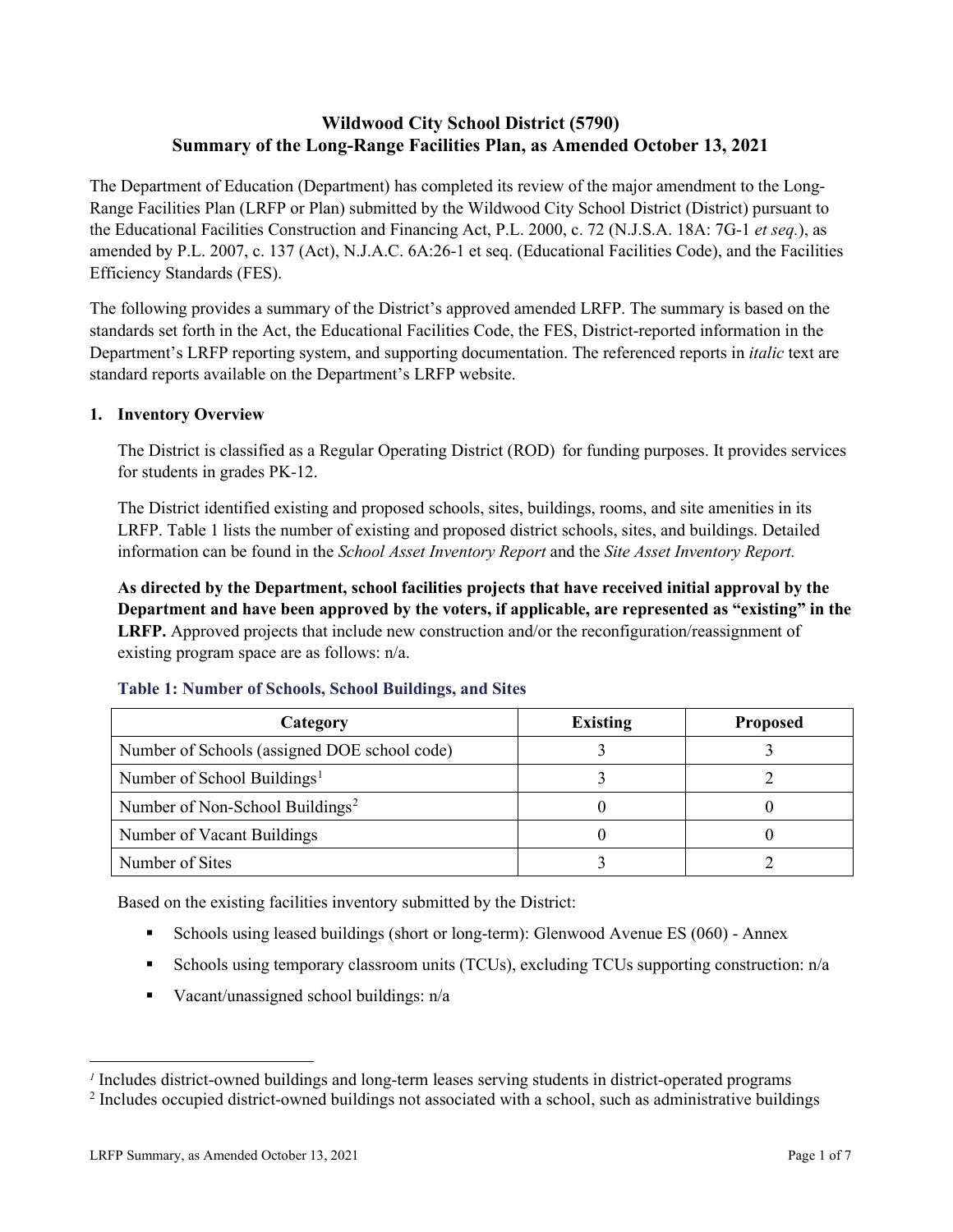Findings:

The Department has determined that the proposed inventory is adequate for approval of the District's LRFP amendment. However, the LRFP determination does not imply approval of an individual school facilities project listed within the LRFP; the District must submit individual project applications for project approval.

## **2. District Enrollments**

The District determined the number of students, or "proposed enrollments," to be accommodated for LRFP planning purposes on a district-wide basis and in each school.

The Department minimally requires the submission of a standard cohort-survival projection using historic enrollment data from the Application for School State Aid (ASSA) or NJ Smart. The cohort-survival method projection method forecasts future students based upon the survival of the existing student population as it moves from grade to grade. A survival ratio of less than 1.00 indicates a loss of students, while a survival ratio of more than 1.00 indicates the class size is increasing. For example, if a survival ratio tracking first to second grade is computed to be 1.05, the grade size is increasing by 5% from one year to the next. The cohort-survival projection methodology works well for communities with stable demographic conditions. Atypical events impacting housing or enrollments, such as an economic downturn that halts new housing construction or the opening of a charter or private school, typically makes a cohort-survival projection less reliable.

#### **Proposed enrollments are based on a standard cohort-survival enrollment projection.**

Adequate supporting documentation was submitted to the Department to justify the proposed enrollments. Table 2 provides a comparison of existing and projected enrollments. All totals include special education students.

|                              | <b>Existing Enrollments</b> | <b>District Proposed Enrollments</b> |
|------------------------------|-----------------------------|--------------------------------------|
| <b>Grades</b>                | 2020-21                     | 2024-25                              |
| PK (excl. private providers) | 56                          | 94                                   |
| Grades K to 5                | 344                         | 378                                  |
| Grades 6 to 8                | 182                         | 186                                  |
| Grades 9 to 12               | 248                         | 275                                  |
| <b>Totals PK to 12</b>       | 830                         | 933                                  |

## **Table 2: Enrollments**

Findings:

The Department has determined the District's proposed enrollments to be acceptable for approval of the District's LRFP amendment. The Department will require a current enrollment projection at the time an application for a school facilities project is submitted incorporating the District's most recent enrollments in order to verify that the LRFP's planned capacity is appropriate for the updated enrollments.

## **3. District Practices Capacity**

Based on information provided in the room inventories, District Practices Capacity was calculated for each school building to determine whether adequate capacity is proposed for the projected enrollments based on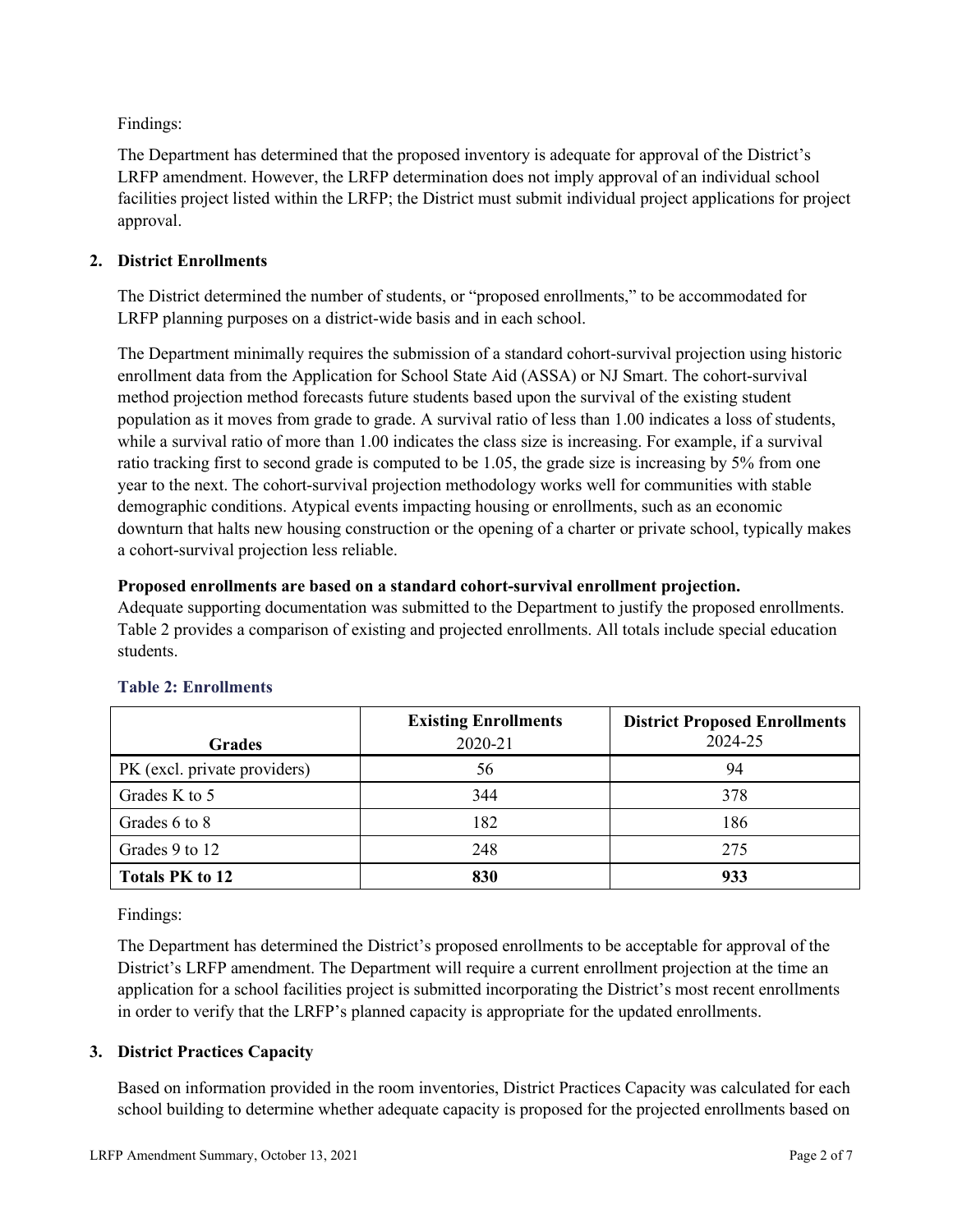district scheduling and class size practices. The capacity totals assume instructional buildings can be fully utilized regardless of school sending areas, transportation, and other operational issues. The calculations only consider district-owned buildings and long-term leases; short term leases and temporary buildings are excluded. **A capacity utilization factor of 90% for classrooms serving grades K-8 and 85% for classrooms serving grades 9-12 is applied in accordance with the FES.** No capacity utilization factor is applied to preschool classrooms.

In certain cases, districts may achieve adequate District Practices Capacity to accommodate enrollments but provide inadequate square feet per student in accordance with the FES, resulting in educational adequacy issues and "Unhoused Students." Unhoused students are considered in the "Functional Capacity" calculations used to determine potential State support for school facilities projects and are analyzed in Section 4.

Table 3 provides a summary of proposed enrollments and existing and proposed District-wide capacities. Detailed information can be found in the LRFP website reports titled *FES and District Practices Capacity Report, Existing Rooms Inventory Report, and Proposed Rooms Inventory Report.*

| <b>Grades</b>              | <b>Proposed</b><br><b>Enrollments</b> | <b>Existing</b><br><b>District</b><br><b>Practices</b><br>Capacity | <b>Existing</b><br>Deviation* | <b>Proposed</b><br><b>District</b><br><b>Practices</b><br>Capacity | <b>Proposed</b><br>Deviation* |
|----------------------------|---------------------------------------|--------------------------------------------------------------------|-------------------------------|--------------------------------------------------------------------|-------------------------------|
| Elementary ( $PK$ to 5)    | 475                                   | 424.51                                                             | $-50.49$                      | 586.01                                                             | 111.01                        |
| Middle $(6 \text{ to } 8)$ | 178                                   | 251.49                                                             | 73.49                         | 251.49                                                             | 73.49                         |
| High $(9 \text{ to } 12)$  | 285                                   | 427.99                                                             | 142.99                        | 427.99                                                             | 142.99                        |
| <b>District Totals</b>     | 938                                   | 1,103.99                                                           | 165.99                        | 1,265.49                                                           | 327.49                        |

## **Table 3: District Practices Capacity Analysis**

*\* Positive numbers signify surplus capacity; negative numbers signify inadequate capacity. Negative values for District Practices capacity are acceptable for approval if proposed enrollments do not exceed 100% capacity utilization.*

Considerations:

- Based on the proposed enrollments and existing room inventories, the District is projected to have inadequate capacity for the following grade groups, assuming all school buildings can be fully utilized (100% capacity utilization): PK-5
- Adequate justification has been provided by the District if the proposed capacity for a school significantly deviates from the proposed enrollments. Generally, surplus capacity is acceptable for LRFP approval if additional capacity is not proposed through new construction.

## Findings:

The Department has determined that proposed District capacity, in accordance with the proposed enrollments, is adequate for approval of the District's LRFP amendment. The Department will require a current enrollment projection at the time an application for a school facilities project is submitted, incorporating the District's most recent Fall Enrollment Report, in order to verify that the LRFP's planned capacity meets the District's updated enrollments.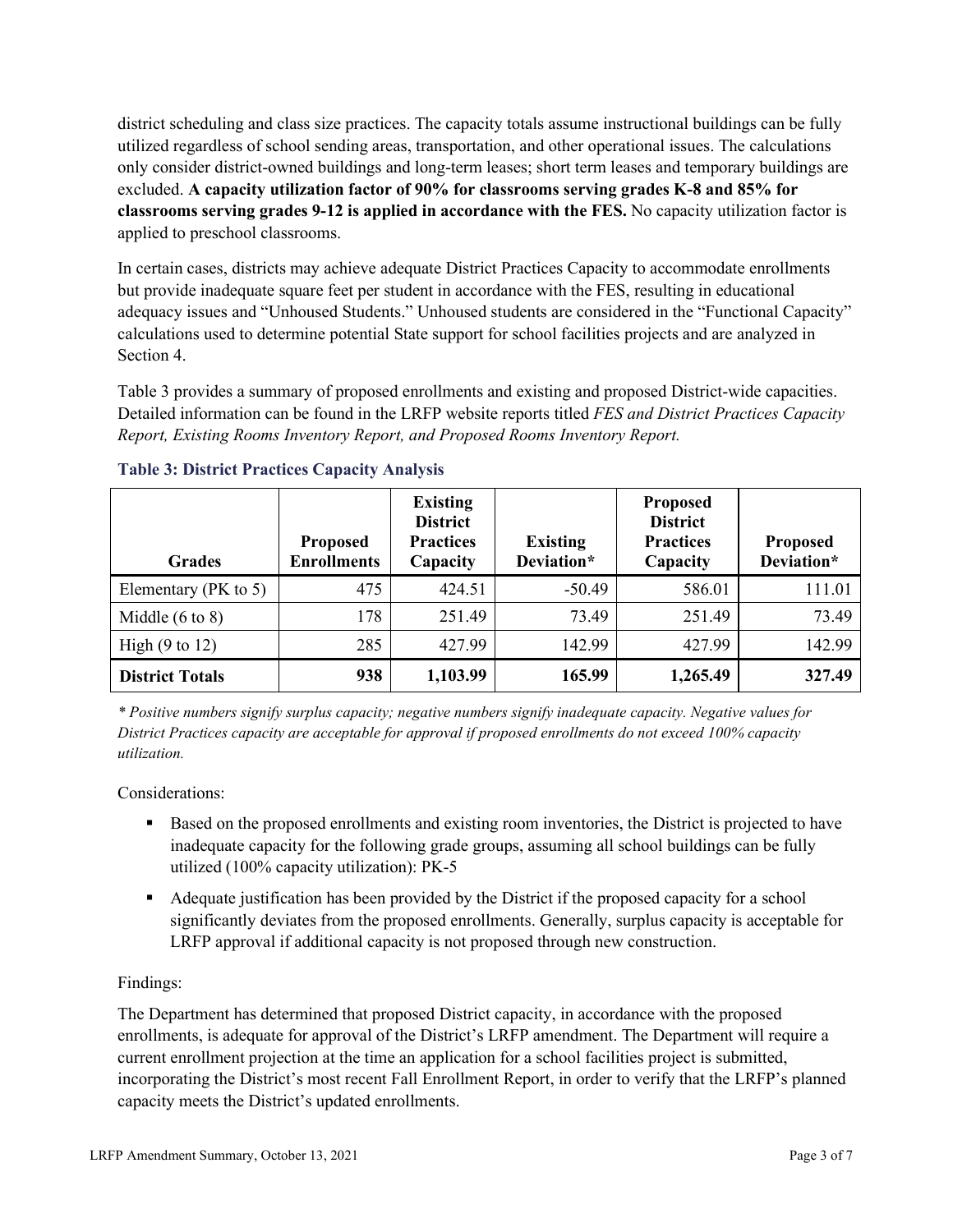#### **4. New Construction Funding Eligibility**

*Functional Capacity* was calculated and compared to the proposed enrollments to provide a **preliminary estimate** of Unhoused Students and new construction funding eligibility. **A final determination will be made at the time of project application approval.**

*Functional Capacity* is the adjusted gross square footage of a school building *(total gross square feet minus excluded space)* divided by the minimum area allowance per full-time equivalent student for the grade level contained therein. *Unhoused Students* is the number of students projected to be enrolled in the District that exceeds the Functional Capacity of the District's schools pursuant to N.J.A.C. 6A:26-2.2(c). *Excluded Square Feet* includes (1) square footage exceeding the FES for any pre-kindergarten, kindergarten, general education, or self-contained special education classroom; (2) grossing factor square footage *(corridors, stairs, mechanical rooms, etc.)* that exceeds the FES allowance, and (3) square feet proposed to be demolished or discontinued from use. Excluded square feet may be revised during the review process for individual school facilities projects.

Table 4 provides a preliminary assessment of the Functional Capacity, Unhoused Students, and Estimated Maximum Approved Area for Unhoused Students for each FES grade group. The calculations exclude temporary facilities and short-term leased buildings. School buildings proposed for whole or partial demolition or reassignment to a non-school use are excluded from the calculations pending project application review. If a building is proposed to be reassigned to a different school, the square footage is applied to the proposed grades after reassignment. Buildings that are not assigned to a school are excluded from the calculations. In addition, only preschool students eligible for state funding (former ECPA students) are included. Detailed information concerning the calculations can be found in the *Functional Capacity and Unhoused Students Report* and the *Excluded Square Footage Report.*

| Category                                     | PK/K to 5        | 6 to 8 | 9 to 12  | <b>Total</b> |
|----------------------------------------------|------------------|--------|----------|--------------|
| Eligible PK /K-12 Proposed Enrollments       | 475              | 178    | 285      |              |
| FES Area Allowance (SF/student)              | 125.00           | 134.00 | 151.00   |              |
| <b>Prior to Completion of Proposed Work:</b> |                  |        |          |              |
| <b>Existing Gross Square Feet</b>            | $\theta$         | 31,332 | 75,038   | 106,370      |
| <b>Adjusted Gross Square Feet</b>            | $\boldsymbol{0}$ | 30,378 | 72,754   | 103,132      |
| <b>Adjusted Functional Capacity</b>          | 0.00             | 208.80 | 498.34   |              |
| <b>Unhoused Students</b>                     | 475.00           | 0.00   | 0.00     |              |
| Est. Max. Area for Unhoused Students         | 59,375.00        | 0.00   | 0.00     |              |
| <b>After Completion of Proposed Work:</b>    |                  |        |          |              |
| Gross Square Feet                            | 66,969           | 39,650 | 75,038   | 106,370      |
| New Gross Square Feet                        | 66,969           | 8,318  | $\Omega$ | $\Omega$     |
| <b>Adjusted Gross Square Feet</b>            | 66,969           | 38,696 | 72,754   | 103,132      |
| <b>Functional Capacity</b>                   | 535.75           | 274.10 | 498.34   |              |
| Unhoused Students after Construction         | 0.00             | 0.00   | 0.00     |              |
| Est. Max. Area Remaining                     | 0.00             | 0.00   | 0.00     |              |

#### **Table 4: Estimated Maximum Approved Area for Unhoused Students**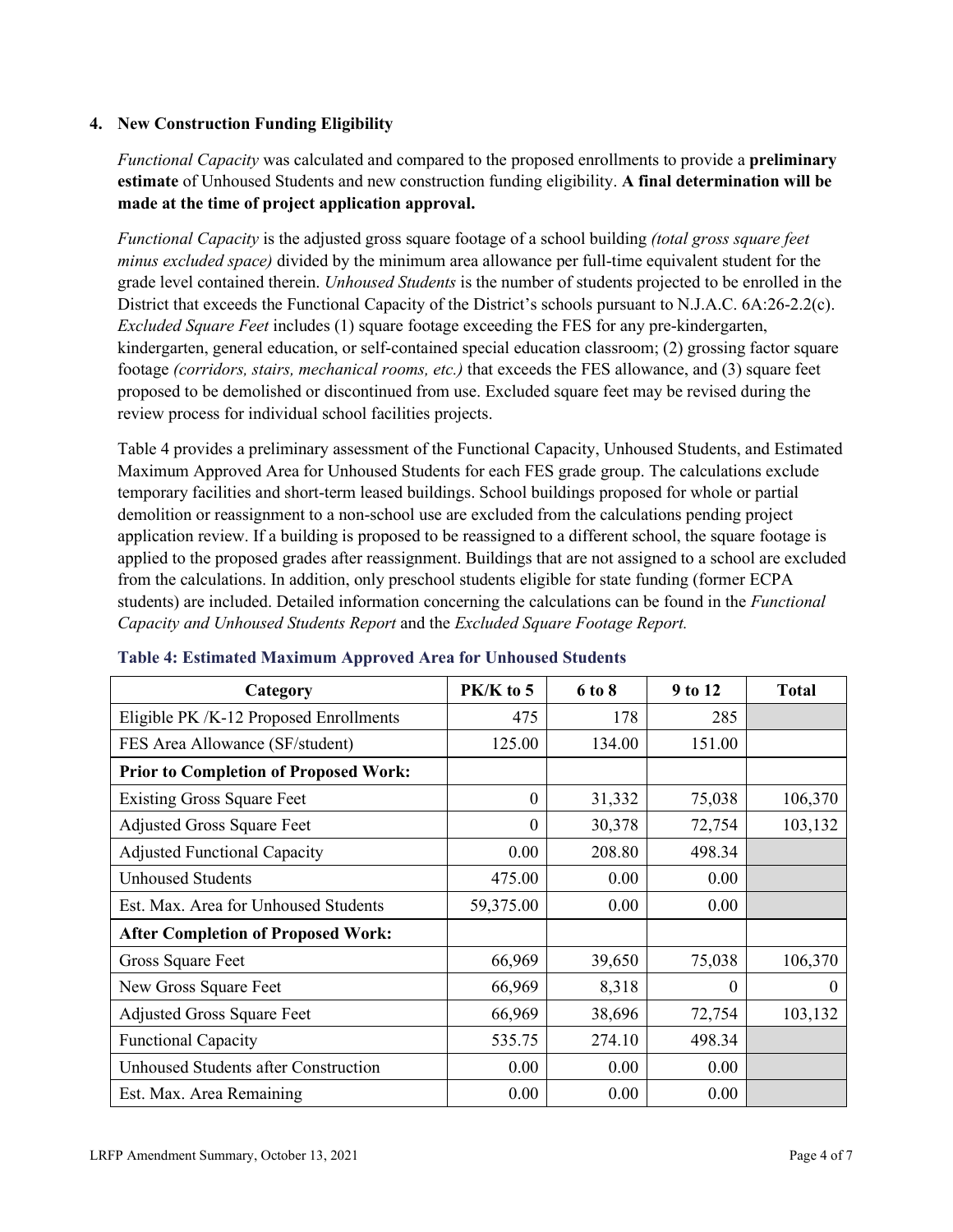Facilities used for non-instructional or non-educational purposes are ineligible for State support under the Act. However, projects for such facilities shall be reviewed by the Department to determine whether they are consistent with the District's LRFP and whether the facility, if it is to house students (full or part time) conforms to educational adequacy requirements. These projects shall conform to all applicable statutes and regulations.

Estimated costs represented in the LRFP by the District are for capital planning purposes only. The estimates are not intended to represent preliminary eligible costs or final eligible costs of approved school facilities projects.

Considerations:

- The District does not have approved projects pending completion, as noted in Section 1, that impact the Functional Capacity calculations.
- **The Functional Capacity calculations** *exclude* square feet proposed for demolition or discontinuation for the following FES grade groups and school buildings pending a feasibility study and project review: PK-5.
- **Based on the preliminary assessment, the District has Unhoused Students prior to the completion** of proposed work for the following FES grade groups: PK-5.
- New construction is proposed for the following FES grade groups: PK-5, 6-8.
- Proposed new construction exceeds the estimated maximum area allowance for Unhoused Students prior to the completion of the proposed work for the following grade groups: PK-5, 6-8.
- The District, based on the preliminary LRFP assessment, will not have Unhoused Students after completion of the proposed LRFP work. If the District is projected to have Unhoused Students, adequate justification has been provided to confirm educational adequacy in accordance with Section 6 of this determination.

## Findings:

Functional Capacity and Unhoused Students calculated in the LRFP are preliminary estimates. Preliminary Eligible Costs (PEC) and Final Eligible Costs (FEC) will be included in the review process for specific school facilities projects. A feasibility study undertaken by the District is required if building demolition or replacement is proposed per N.J.A.C. 6A:26-2.3(b)(10).

## **5. Proposed Work**

The District assessed program space, capacity, and physical plant deficiencies to determine corrective actions. Capital maintenance, or *"system actions,"* address physical plant deficiencies due to operational, building code, and /or life cycle issues. Inventory changes, or *"inventory actions,*" add, alter, or eliminate sites, site amenities, buildings, and/or rooms.

The Act (N.J.S.A. 18A:7G-7b) provides that all school facilities shall be deemed suitable for rehabilitation unless a pre-construction evaluation undertaken by the District demonstrates to the satisfaction of the Commissioner that the structure might pose a risk to the safety of the occupants even after rehabilitation or that rehabilitation is not cost-effective. Pursuant to N.J.A.C. 6A:26-2.3(b)(10), the Commissioner may identify school facilities for which new construction is proposed in lieu of rehabilitation for which it appears from the information presented that new construction is justified, provided, however, that for such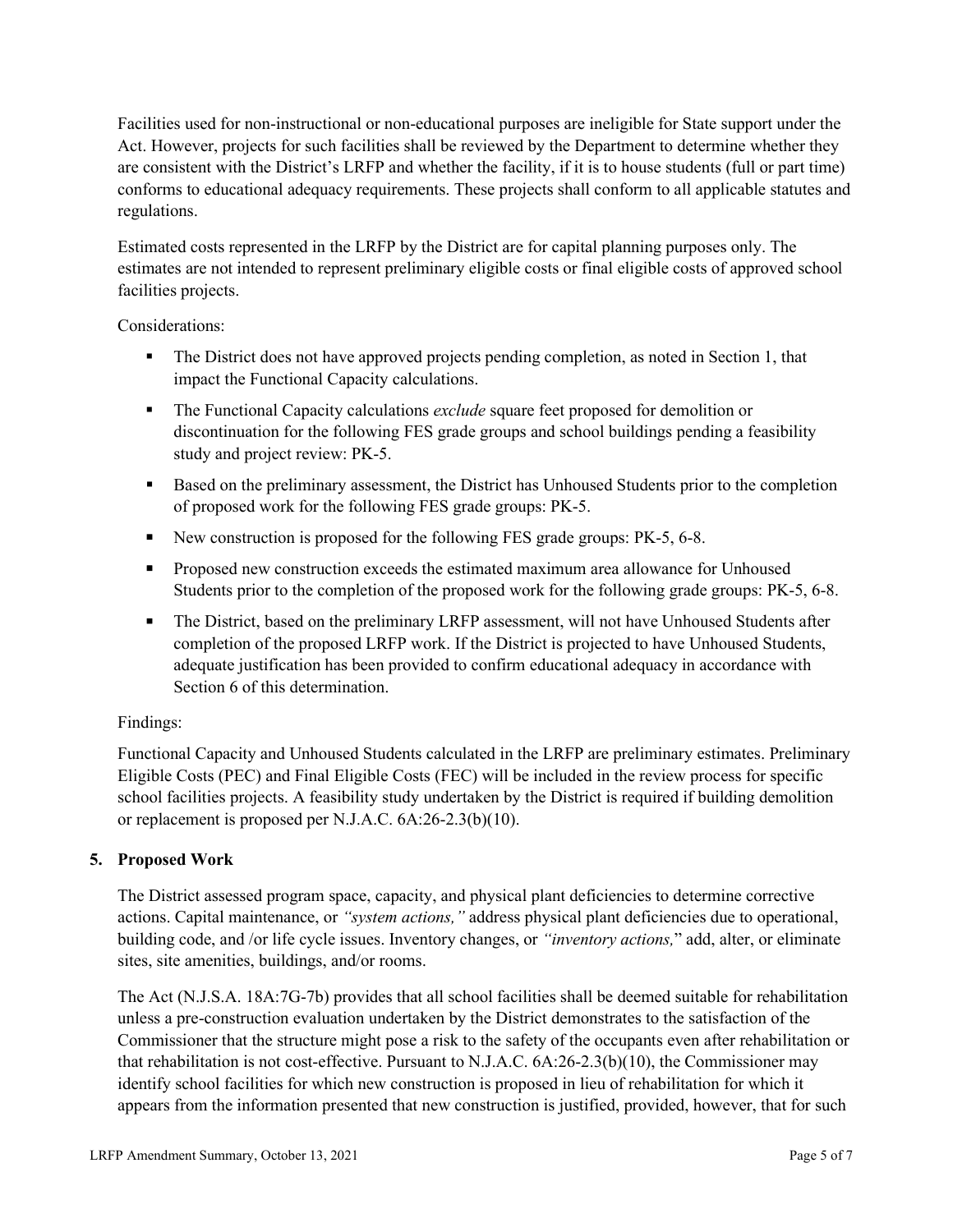school facilities so identified, the District must submit a feasibility study as part of the application for the specific school facilities project. The cost of each proposed building replacement is compared to the cost of additions or rehabilitation required to eliminate health and safety deficiencies and to achieve the District's programmatic model.

Table 5 lists the scope of work proposed for each school based on the building(s) serving their student population. Proposed inventory changes are described in the LRFP website reports titled *"School Asset Inventory Report and "Proposed Room Inventory Report."* Information concerning proposed systems work, or capital maintenance can be found in a supporting document submitted by the District.

With the completion of the proposed work, the following schools are proposed to be eliminated: Glenwood Avenue (060); the following schools are proposed to be added: New Elementary School.

| <b>Proposed Scope of Work</b>                                                                  | <b>Applicable Schools</b>            |
|------------------------------------------------------------------------------------------------|--------------------------------------|
| <b>Renovation only</b> (no new construction)                                                   |                                      |
| System actions only (no inventory actions)                                                     | Wildwood HS (050); Wildwood MS (070) |
| Existing inventory actions only (no systems actions)                                           | n/a                                  |
| Systems and inventory changes                                                                  | n/a                                  |
| <b>New construction</b>                                                                        |                                      |
| Building addition only (no systems actions)                                                    | n/a                                  |
| Renovation and building addition (system, existing<br>inventory, and new construction actions) | n/a                                  |
| New building on existing site                                                                  | n/a                                  |
| New building on new or expanded site                                                           | New Elementary School                |
| Site and building disposal (in addition to above scopes)                                       |                                      |
| Partial building demolition                                                                    | n/a                                  |
| Whole building demolition                                                                      | n/a                                  |
| Site and building disposal or discontinuation of use                                           | Glenwood Avenue (060)                |

#### **Table 5: School Building Scope of Work**

Findings:

The Department has determined that the proposed work is adequate for approval of the District's LRFP amendment. However, Department approval of proposed work in the LRFP does not imply the District may proceed with a school facilities project. The District must submit individual project applications with cost estimates for Department project approval. Both school facilities project approval and other capital project review require consistency with the District's approved LRFP.

## **6. Proposed Room Inventories and the Facilities Efficiency Standards**

The District's proposed school buildings were evaluated to assess general educational adequacy in terms of compliance with the FES area allowance pursuant to N.J.A.C. 6A:26-2.2 and 2.3.

District schools proposed to provide less square feet per student than the FES after the completion of proposed work as indicated in Table 5 are as follows: n/a